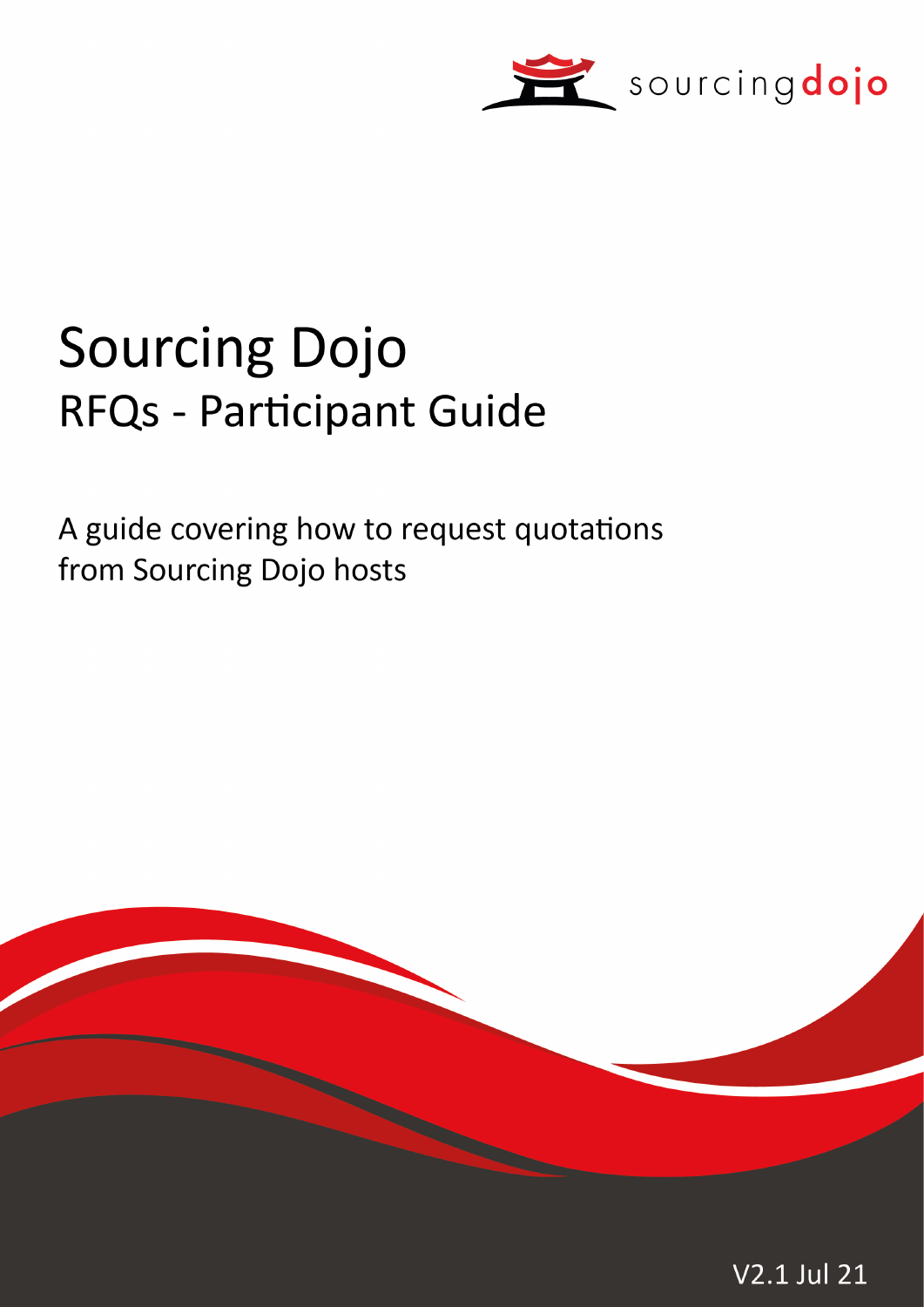

# Sourcing Dojo RFQs Participant User Guide

#### Table of Contents

| $\mathbf{1}$   |
|----------------|
| $\mathbf{1}$   |
| $\overline{2}$ |
| $\overline{2}$ |
| 3              |
| 3              |
| 4              |
| 4              |
|                |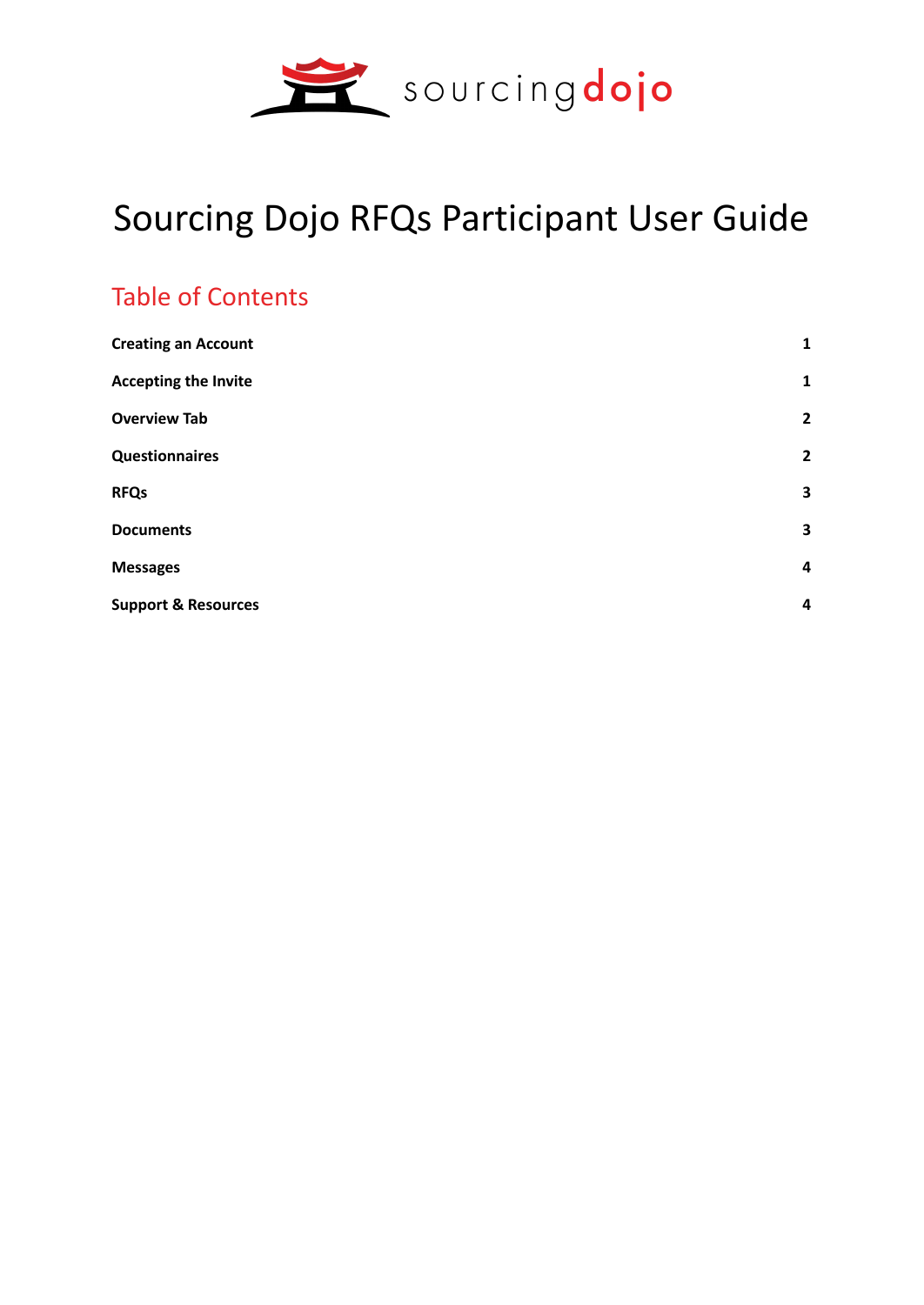

## Creating an Account

| Already have an account? Log in here | Can't access your account?                                                          |
|--------------------------------------|-------------------------------------------------------------------------------------|
|                                      | CHOOSE YOUR ACCOUNT TYPE                                                            |
| Host                                 | Participant                                                                         |
|                                      | Choose HOST if you wish to run, view or score events, typically as a Buyer          |
|                                      | Choose PARTICIPANT if you wish to respond or bid in events, typically as a Supplier |
| Name                                 | Contact number                                                                      |
|                                      |                                                                                     |
| F-Mail                               | <b>Username</b>                                                                     |
| Company                              | Country                                                                             |
|                                      |                                                                                     |
|                                      |                                                                                     |

Accepting the Invite

- 1. You will receive an email invite from the host of the event, click on the link.
- 2. Complete the signup form you are a participant.
- 3. You'll be sent an email requesting to confirm your account. Click on the link and your account setup will then be complete.

Complete these 8 simple fields including username and password

If you've signed up before but forgotten your details, click here

| Event invitations                                                   |                                    | $\overline{\phantom{a}}$                         | All Event Invitations are accessible once you have set up<br>your account. |                                                                  |                   |
|---------------------------------------------------------------------|------------------------------------|--------------------------------------------------|----------------------------------------------------------------------------|------------------------------------------------------------------|-------------------|
| <b>Auction</b><br>Ouestionnaire + Qual, Bids + Auction<br>ID: 51287 | Terms and Conditions Deadline: -   |                                                  |                                                                            |                                                                  |                   |
| Show all or enter invite code                                       | EVENT NAME (i)                     | EVENT OWNER (i)                                  | EVENT TYPE (i)                                                             | <b>NEXT KEY DEADLINE</b>                                         |                   |
|                                                                     |                                    |                                                  |                                                                            | $\odot$<br>Terms and                                             |                   |
| Accept / Decline -                                                  | <b>Auction</b><br><b>ID: 51283</b> | <b>Host: Steve Williams</b><br>Company: Vext PLC | Questionnaire + Qual. Bids + Auction                                       | <b>Conditions Deadline:</b><br>July 25, 2019 10:00<br><b>BST</b> | Further Actions v |

Once accepted, you will need to visit your Current Events for more details. If declined, you will be requested for feedback to be sent to the Host and this Event will be removed from your invitations and placed in Event History.

If you been given an Invite Code and do not see the Event above, please enter your Invite Code below

Use the accept/decline button to confirm if you wish to participate in the Auction.

If you are unable to see an event, but have been given an invite code, you can access the event by submitting the invite code.

You can upload documents or message your host from the further actions box.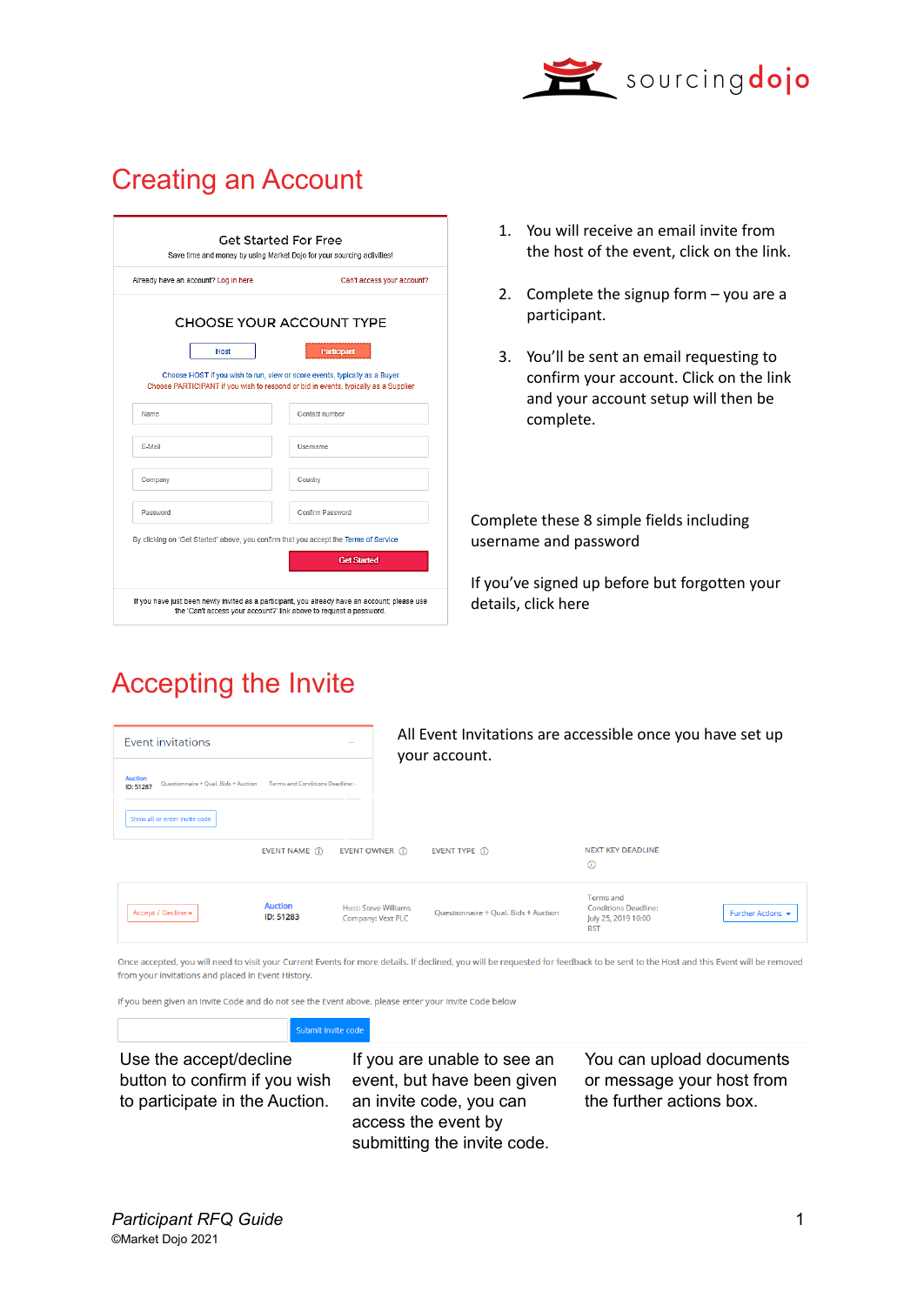

#### Overview Tab

The overview tab provides all general information related to the event. Ensure you read this carefully before submitting any bids.

| <b>x</b> Terms and Conditions Qual, Bids Auction<br>Overview                                                                                                                                                                                                                                                                     | Documents Messages |                                                                                                                                                                                                                                                                                             |
|----------------------------------------------------------------------------------------------------------------------------------------------------------------------------------------------------------------------------------------------------------------------------------------------------------------------------------|--------------------|---------------------------------------------------------------------------------------------------------------------------------------------------------------------------------------------------------------------------------------------------------------------------------------------|
| Please work through the tabs from left to right. The last two tabs can be used for any documentation and for messaging. The Host contact details are provided below<br>in case you have any questions on this event                                                                                                              |                    | The brief is written by the host of the event and                                                                                                                                                                                                                                           |
| <b>Event Brief</b><br>The brief is written by the host of the event.                                                                                                                                                                                                                                                             |                    | gives more information on the eAuction                                                                                                                                                                                                                                                      |
| <b>Host Contact Details</b><br>Name: Steve Williams<br>Company: Vext PLC<br>E-mail: ndhost1@marketdojo.com<br>Phone: 0117 2309047                                                                                                                                                                                                |                    | The host contact details are provided for any<br>non-technical questions. You can also use the<br>messages tab                                                                                                                                                                              |
| Event $\odot$<br><b>C Event Name: Auction</b><br><sup>1</sup> Event Type: Online Auction<br>10 Default Currency: GBP<br>1 Multi Currency event: No<br><sup>1</sup> Tied bids: Equal worst position                                                                                                                               |                    | The event section states the type of event and<br>additional details such as currency                                                                                                                                                                                                       |
| <b>Terms and Conditions:</b><br>Question Quantity 2<br>Deadline: July 24, 2019 10:30 BST                                                                                                                                                                                                                                         |                    | Information on any questionnaires will be shown<br>here                                                                                                                                                                                                                                     |
| <b>Auction Rules</b><br>C Auction Start Time & Date: July 26, 2019 14:30 BST<br><b>C Bid Direction: Reverse</b><br><sup>1</sup> Event type: Ranked<br>10 Minimum Duration: 30 minutes<br>10 Dynamic Close Period: 5 minutes which applies to All bidders<br>1 Minimum Bid Change: 0.5%<br><sup>1</sup> Maximum Bid Change: 10.0% |                    | This section states the auction start time and<br>rules. Here you can see the minimum and<br>maximum changes that you can make to your bid.<br>A dynamic close period automatically extends the<br>auction by the number of minutes stated if a bid is<br>placed in those last few minutes. |

#### **Questionnaires**

Sometimes your host may require you to complete a questionnaire as well as participate in the auction. You should answer this in good time and before the deadline.

| Auction <sup>a</sup><br>Current w                                                                                                                                                                                           |                                                            |                                                           | @ Terms and Conditions Deadline: 3 days     |          |
|-----------------------------------------------------------------------------------------------------------------------------------------------------------------------------------------------------------------------------|------------------------------------------------------------|-----------------------------------------------------------|---------------------------------------------|----------|
| ID<br>51283                                                                                                                                                                                                                 | Event type<br>Ouestionnaire + Qualification Bids + Auction | Terms and Conditions Deadline: July 25, 2019<br>10:00 BST | Host : Steve Williams<br>Company : Vext PLC |          |
| Overview<br><b>*</b> Terms and Conditions                                                                                                                                                                                   | Qual. Bids<br>Auction                                      |                                                           | Documents                                   | Messages |
| <b>Terms and Conditions</b><br>Not Submitted                                                                                                                                                                                |                                                            |                                                           |                                             | Download |
| 1) Section #1                                                                                                                                                                                                               |                                                            |                                                           |                                             |          |
| 1.1) Please confirm your acceptance of our terms and conditions<br>The document can be downloaded from the Documents tab above. Please ensure you have read it fully before confirming acceptance.<br>C Yes<br>$\bigcap$ No |                                                            |                                                           |                                             |          |
| 1.2) Please confirm your acceptance of our NDA<br>The document can be downloaded from the Documents tab above. Please ensure you have read it fully before confirming acceptance.<br>O Yes<br>$\bigcap$ No                  |                                                            |                                                           |                                             |          |
|                                                                                                                                                                                                                             |                                                            |                                                           | Submit answer                               |          |

The questionnaire deadline will show at the top of the page.

Questionnaire tabs are always immediately to the right of the overview tab.

A red 'x' indicates that the questionnaire hasn't been submitted. Once you've submitted, the red 'x' will become a green tick.

When you have completed all questions, just submit your answers.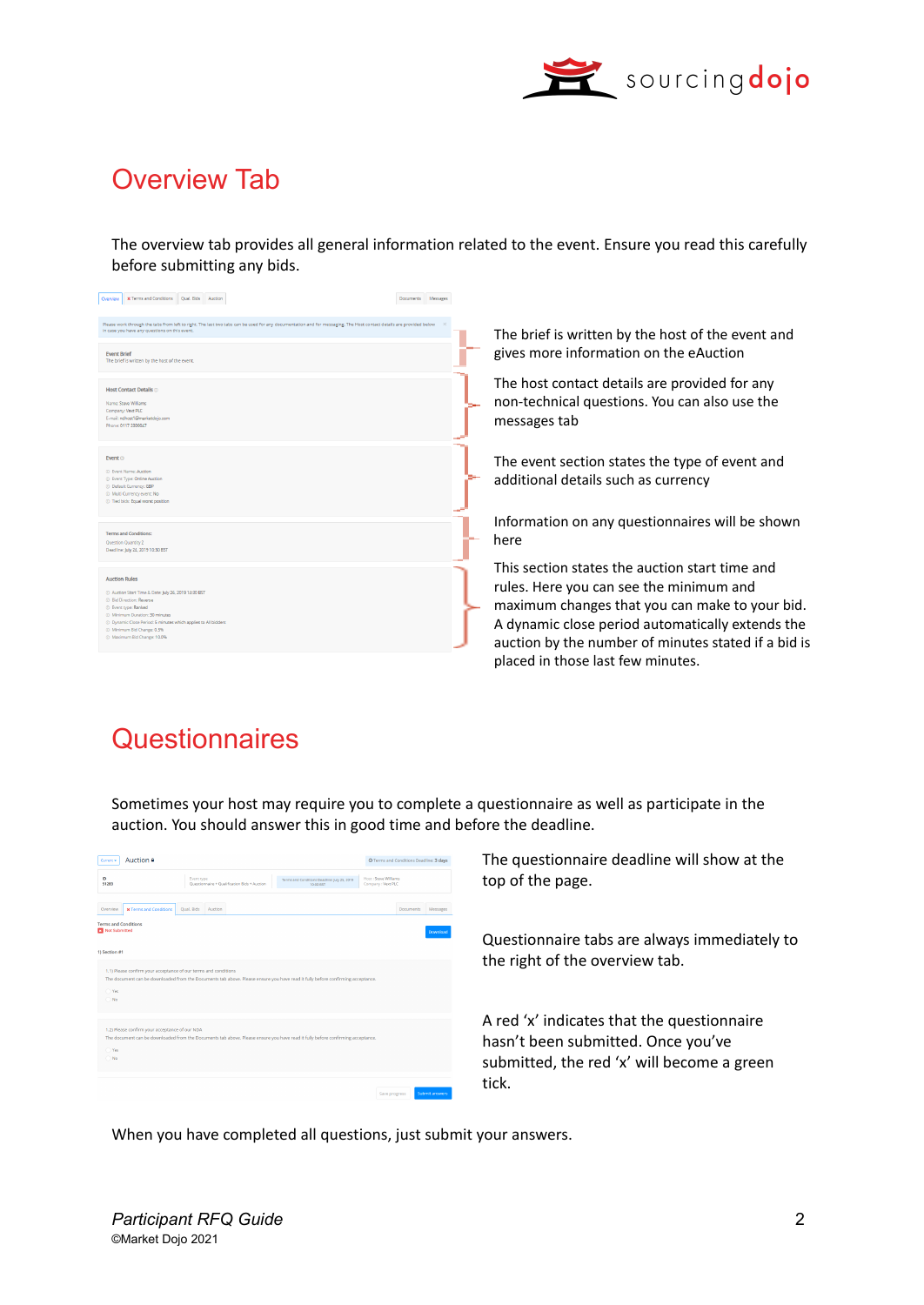

#### RFQs

You can download an Excel template here, fill out the information and then upload. Alternatively, you can enter the prices directly into the software

| 1 Events Management - Option 1 - Mandatory<br>Please expand line items to see the detail (Qty, UoM, etc.) |                      |              |                          |         |        | Download Bid Template<br>Download Bid Template<br><b>Upload Bids</b> | Place Bid                | <b>Reject Lot</b> |
|-----------------------------------------------------------------------------------------------------------|----------------------|--------------|--------------------------|---------|--------|----------------------------------------------------------------------|--------------------------|-------------------|
|                                                                                                           |                      | Your bid: €- |                          |         |        |                                                                      |                          |                   |
| <b>IF Show Details</b>                                                                                    | <b>Location Type</b> | Region       | Province                 | Address | City   | <b>ZIP Code</b>                                                      | Space ID#                | h                 |
| 1.1 <sub>1</sub><br>$\boxed{1\overline{z}}$ Option 1                                                      | $\sim$               | $\sim$       | $\overline{\phantom{a}}$ | $\sim$  | $\sim$ | $\overline{\phantom{a}}$                                             | $\overline{\phantom{a}}$ |                   |
|                                                                                                           |                      |              |                          |         |        |                                                                      |                          |                   |

- 1. Press the place bid button to enter your bid
- 2. Complete the information for all cells and enter the value of your bid and click submit, you'll be prompted to confirm the value.

|                                                                                                           |                                                          |                                               |                                               |                        | $^{\circ}$                  | Download Bid Template       |                               |
|-----------------------------------------------------------------------------------------------------------|----------------------------------------------------------|-----------------------------------------------|-----------------------------------------------|------------------------|-----------------------------|-----------------------------|-------------------------------|
| 1 Events Management - Option 1 - Mandatory<br>Please expand line items to see the detail (Qty, UoM, etc.) |                                                          |                                               |                                               |                        |                             | Please fill in every cell   | Submit<br>Cancel              |
|                                                                                                           |                                                          | Your bid: €-                                  |                                               |                        |                             |                             |                               |
| <b>LE</b> Hide Details                                                                                    | $\bf a$<br><b>Location Type</b>                          | $\mathbf b$<br>Region                         | $\epsilon$<br>Province                        | $\mathbf d$<br>Address | $\mathbf{e}$<br>City        | <b>ZIP Code</b>             | $\mathbf h$<br>8<br>Space ID# |
| Option 1                                                                                                  | $1.1\,$<br><b>Pick Option</b><br>Select<br>$\sim$ $\sim$ | <b>Pick Option</b><br>Select<br>$\sim$ $\sim$ | <b>Pick Option</b><br>Select<br>$\sim$ $\sim$ | Your answer            | Your answer<br>$\checkmark$ | Your answer<br>$\checkmark$ | Your answer<br>$\checkmark$   |
|                                                                                                           |                                                          |                                               |                                               |                        |                             |                             | $\mathbf{r}$                  |

#### **Documents**

#### You can easily see which documents you've downloaded

| Overview                | ✔ Terms and Conditions | Qual. Bids               | Auction |             |            |                                                                                                                  |                      | <b>Documents</b> | Messages |
|-------------------------|------------------------|--------------------------|---------|-------------|------------|------------------------------------------------------------------------------------------------------------------|----------------------|------------------|----------|
| DOWNLOADED (i)          |                        | NAME (i)                 |         | VERSION (i) | $SIZE$ (i) | DATE OF UPLOAD (i)                                                                                               | ORIGIN (i)           |                  |          |
| <b>Uploaded by Host</b> |                        |                          |         |             |            |                                                                                                                  |                      |                  |          |
| ✔ Downloaded            |                        | Terms_and_Conditions.pdf |         | 2.0         | 178.68 KB  | 22 July 2019                                                                                                     | <b>Uploaded Here</b> |                  |          |
| <b>x</b> Not downloaded |                        | NDA.docx                 |         | $\sim$      | 11.37 KB   | 22 July 2019                                                                                                     | <b>Uploaded Here</b> |                  |          |
| <b>Uploaded by You</b>  |                        |                          |         |             |            |                                                                                                                  |                      |                  |          |
|                         |                        |                          |         |             |            | You have not uploaded any documents for your Host to review. Please use 'Add New Document' if you wish to do so. |                      |                  |          |
| + Add New Document      |                        |                          |         |             |            |                                                                                                                  |                      |                  |          |

- 1. Any document that your host wants you to access as part of the tender process will be available to you in the Documents tab. You should download and read fully.
- 2. If there are supplementary documents that you would like your host to see as part of your submission, you can upload them here.